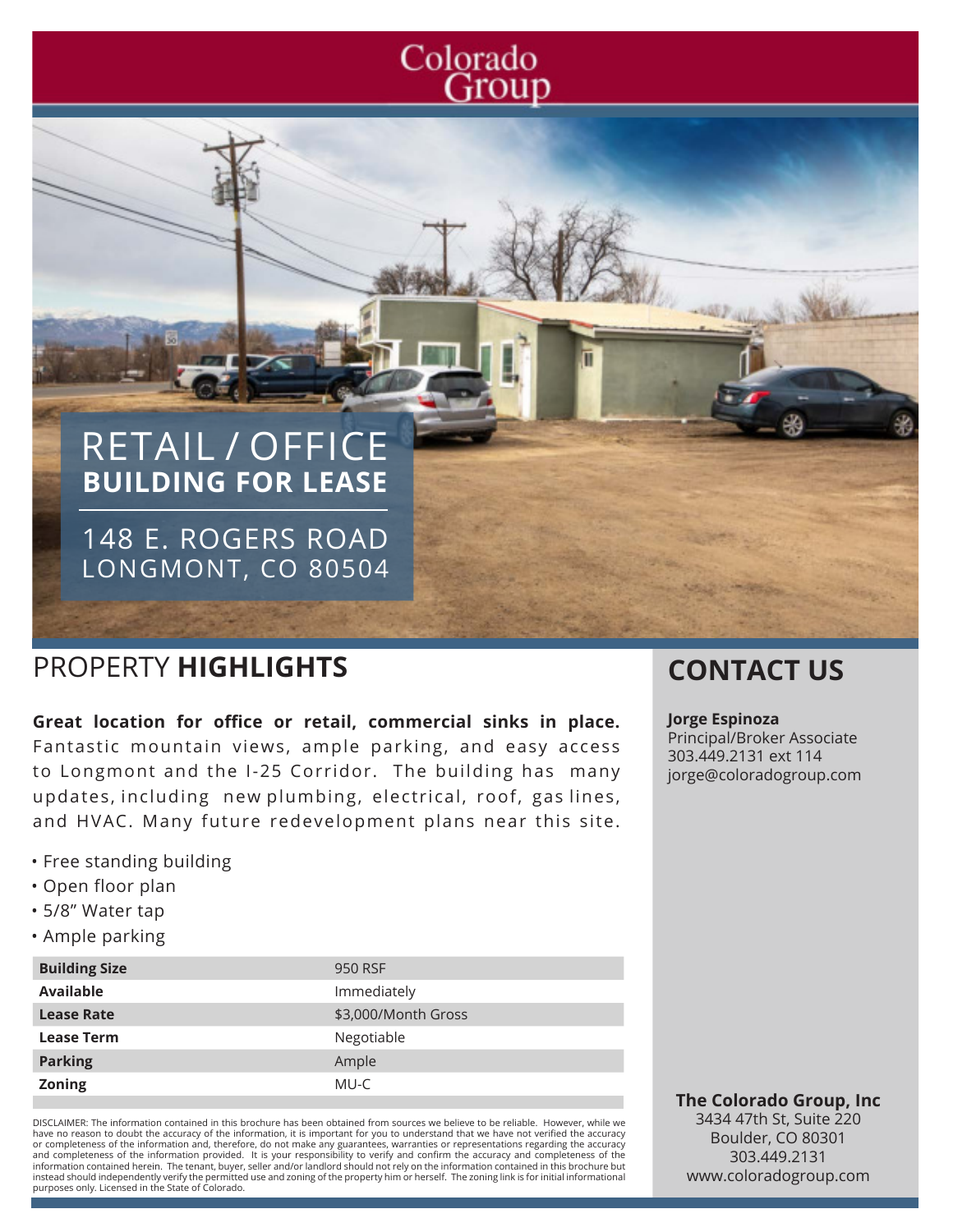## RETAIL/OFFICE BUILDING ON CORNER LOT FOR LEASE 148 E. ROGERS ROAD, LONGMONT, CO 80504

#### PROPERTY **PHOTOS**







Colorado<br>Group



**The Colorado Group, Inc. | 3434 47th St, Suite 220, Boulder, CO 80301 | 303-449-2131 | www.coloradogroup.com** \* For a complete disclaimer, please see page one of this brochure.